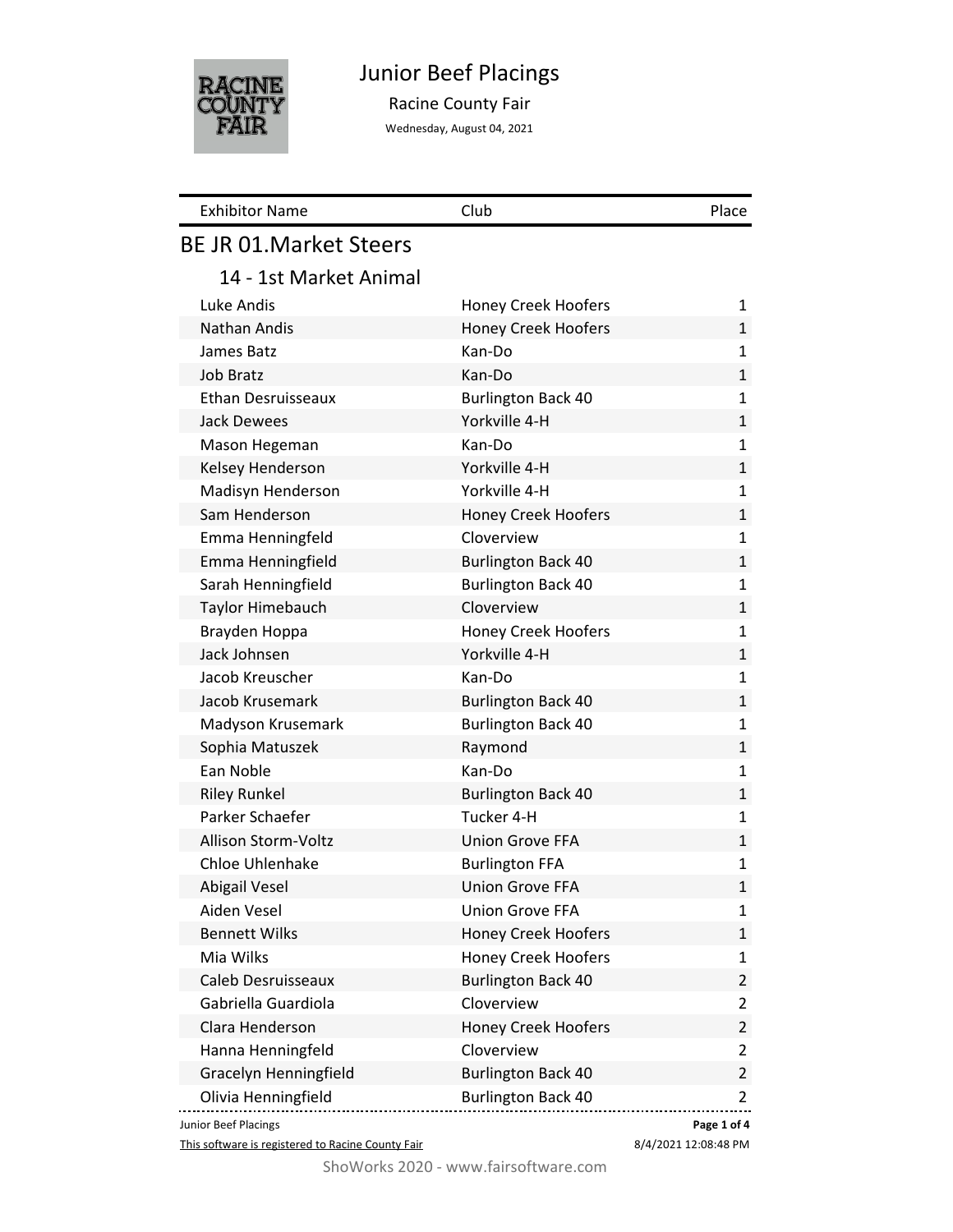| <b>Exhibitor Name</b> | Club | Place |
|-----------------------|------|-------|
|                       |      |       |

### BE JR 01.Market Steers

### 14 - 1st Market Animal

| <b>Whitney Holler</b> | Raymond                    | $\overline{2}$ |
|-----------------------|----------------------------|----------------|
| Braden Kastenson      | Raymond                    | $\overline{2}$ |
| Sawyer Kastenson      | Raymond                    | $\overline{2}$ |
| Alyssa Malchine       | Cloverview                 | $\mathcal{P}$  |
| Colt Miller           | <b>Honey Creek Hoofers</b> | $\overline{2}$ |
| Mya Moczynski         | Kan-Do                     | $\overline{2}$ |
| Nathan Rehberg        | Kan-Do                     | $\mathcal{P}$  |
| <b>Dylan Siemers</b>  | Honey Creek Hoofers        | $\mathcal{P}$  |
| <b>Emma Siemers</b>   | <b>Honey Creek Hoofers</b> | $\mathfrak{D}$ |
| Riley Storm-Voltz     | <b>Union Grove FFA</b>     | $\mathcal{L}$  |
| Keegan Waldron Boldt  | Raymond                    | $\mathfrak{p}$ |

#### 15 - 2nd Market Animal

| Ethan Desruisseaux | <b>Burlington Back 40</b>  | 1              |
|--------------------|----------------------------|----------------|
| Mason Hegeman      | Kan-Do                     | $\mathbf{1}$   |
| Clara Henderson    | <b>Honey Creek Hoofers</b> | 1              |
| Sarah Henningfield | <b>Burlington Back 40</b>  | 1              |
| Brayden Hoppa      | <b>Honey Creek Hoofers</b> | 1              |
| Braden Kastenson   | Raymond                    | $\mathbf{1}$   |
| Jacob Kreuscher    | Kan-Do                     | 1              |
| Parker Schaefer    | Tucker 4-H                 | $\mathbf{1}$   |
| Riley Storm-Voltz  | <b>Union Grove FFA</b>     | $\mathbf{1}$   |
| Caleb Desruisseaux | <b>Burlington Back 40</b>  | $\overline{2}$ |
| Sawyer Kastenson   | Raymond                    | $\overline{2}$ |
| Jacob Krusemark    | <b>Burlington Back 40</b>  | $\mathcal{P}$  |
| Madyson Krusemark  | <b>Burlington Back 40</b>  | $\overline{2}$ |
| Ean Noble          | Kan-Do                     | 2              |
| Nathan Rehberg     | Kan-Do                     | $\overline{2}$ |

# BE JR 13.Angus

## 03 - Heifer Calf, Summer Yearling

| Jacob Krusemark   | <b>Burlington Back 40</b> |  |
|-------------------|---------------------------|--|
| Madyson Krusemark | <b>Burlington Back 40</b> |  |

## BE JR 14. Hereford

| Junior Beef Placings                              | Page 2 of 4          |
|---------------------------------------------------|----------------------|
| This software is registered to Racine County Fair | 8/4/2021 12:08:48 PM |
| ShoWorks 2020 - www.fairsoftware.com              |                      |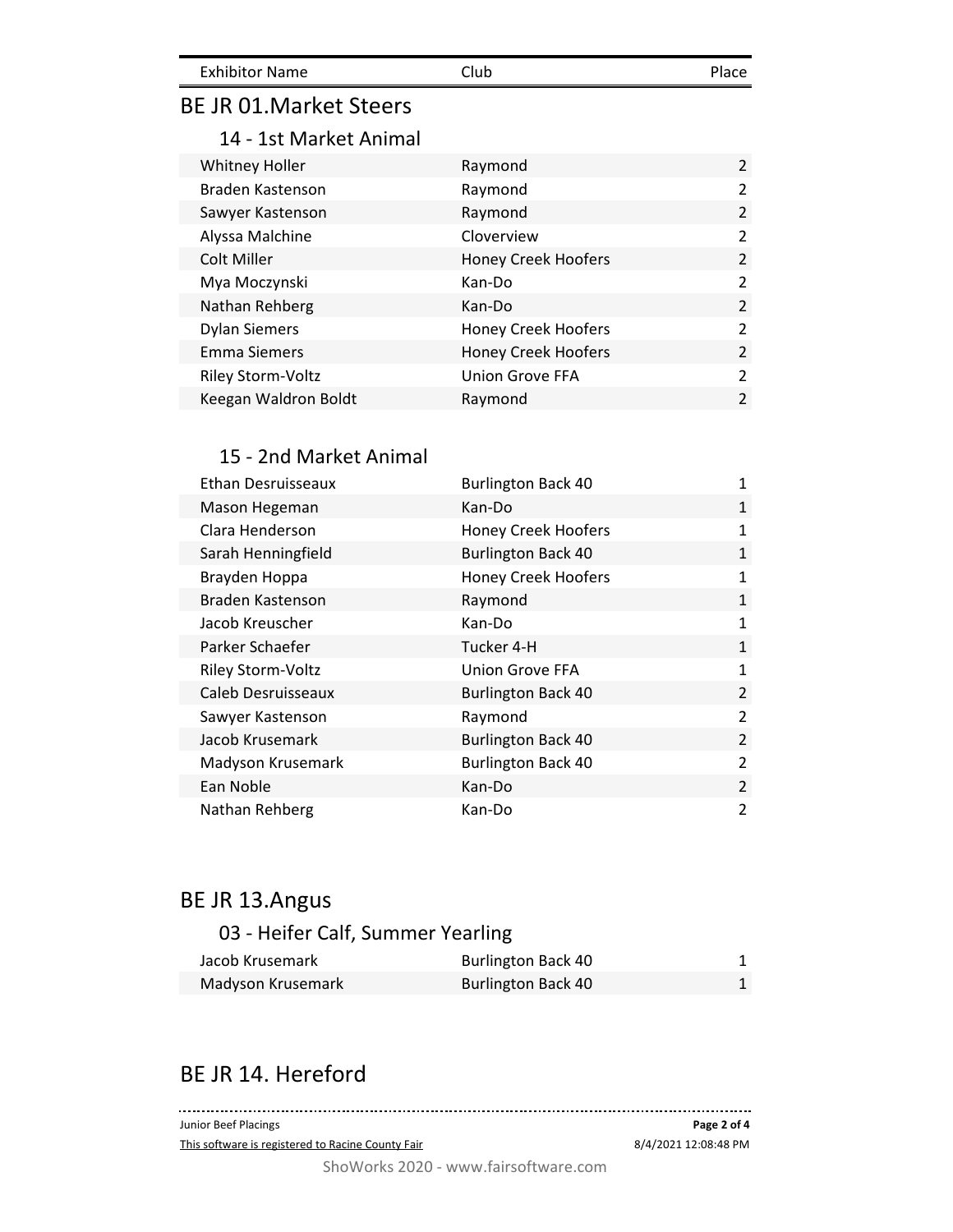| <b>Exhibitor Name</b>                                                        | Club                       | Place |
|------------------------------------------------------------------------------|----------------------------|-------|
| BE JR 14. Hereford                                                           |                            |       |
| 04 - Heifer, Junior Yearling                                                 |                            |       |
| <b>Tori Crisp</b>                                                            | Raymond                    | 1     |
| Sophia Matuszek                                                              | Raymond                    | 1     |
| 05 - Heifer, Senior Yearling<br><b>Whitney Holler</b>                        | Raymond                    | 1     |
|                                                                              |                            |       |
| BE JR 16. Simmental<br>04 - Heifer, Junior Yearling<br>Taylor Himebauch      | Cloverview                 | 1     |
| <b>BE JR 19. Commercial</b><br>04 - Heifer, Junior Yearling<br>Sam Henderson | <b>Honey Creek Hoofers</b> | 1     |

## BE JR 20. Showmanship

### 01 - Showmanship 16 years and older Tori Crisp **Raymond** 1 Kelsey Henderson **Notify 1** Yorkville 4-H 1 Jacob Krusemark **Burlington Back 40** 2 Chloe Uhlenhake Burlington FFA 2 Jack Dewees 2012 2013 2014 2014 2014 2014 2022 2023 Jacob Kreuscher Kan-Do 3 Emma Henningfeld **Cloverview Contact Cloverview** 4 Parker Schaefer Tucker 4-H 4

#### 02 - Showmanship 14-15 years old

| Madisyn Henderson   | Yorkville 4-H              |   |
|---------------------|----------------------------|---|
| <b>Riley Runkel</b> | <b>Burlington Back 40</b>  |   |
| James Batz          | Kan-Do                     |   |
| Brayden Hoppa       | <b>Honey Creek Hoofers</b> | 3 |
|                     |                            |   |

ShoWorks 2020 - www.fairsoftware.com